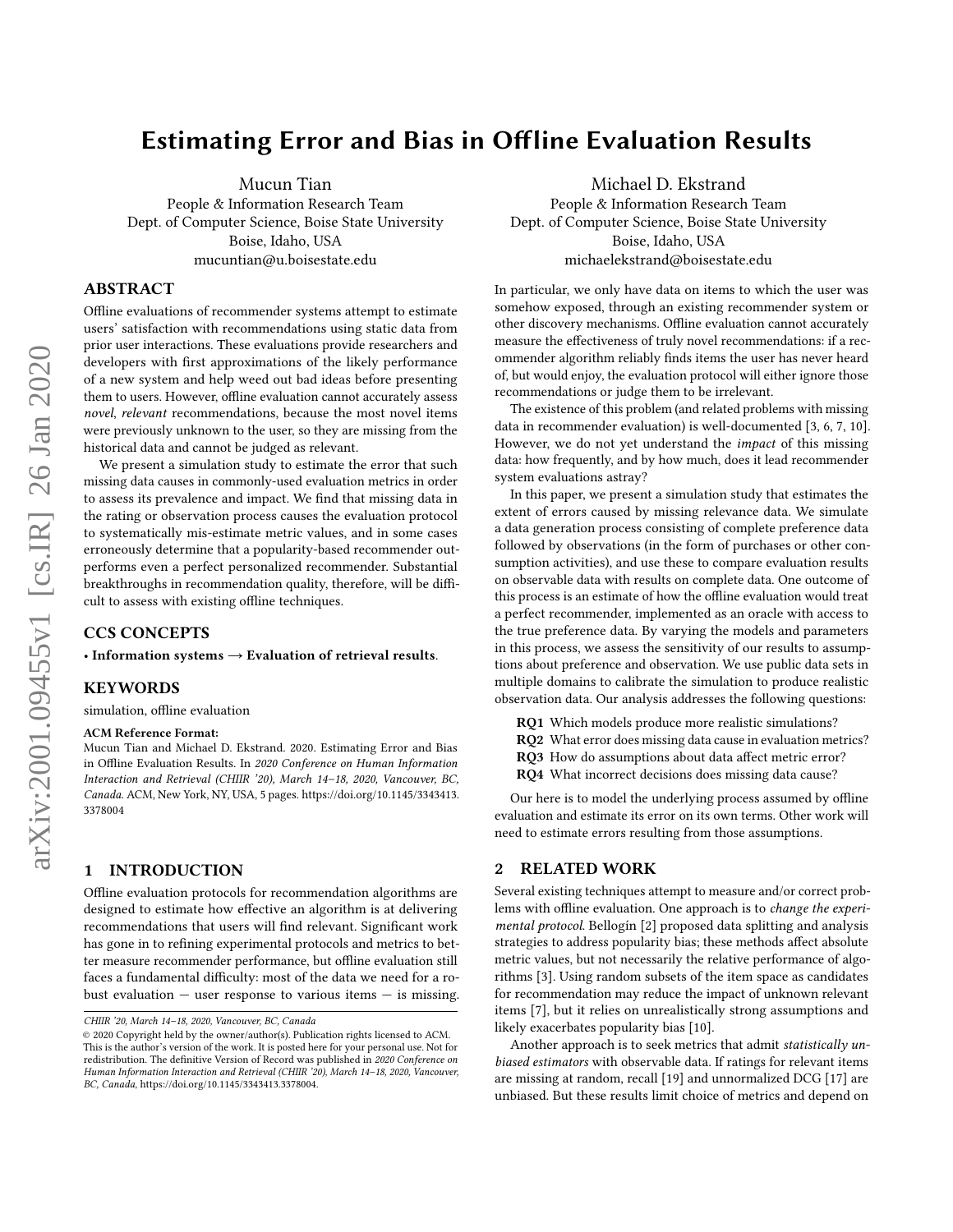<span id="page-1-0"></span>

Figure 1: Simulation architecture

assumptions unlikely to hold in actual use, as relevance is not the only influence on users' choice of items to consume or rate.

Counterfactual evaluation [\[5,](#page-4-8) [11,](#page-4-9) [20\]](#page-4-10) uses causal inference techniques — often inverse propensity scoring — to estimate how users would have responded to a different recommender algorithm. However, it is difficult to apply to commonly-used data sets and does not yield insight into the reliability of existing evaluations. It also cannot address the fundamental problem that concerns us in this work: if the user was never exposed to an item under the logging policy, the historical log data contains no information on its relevance. Such items are precisely where a recommender system can produce the most benefit in many discovery-oriented applications.

Simulation is a promising technique for studying evaluation procedures. Simulations can produce complete ground truth and corresponding observations in a controlled manner, subject to assumptions about the structure of the data generation process. Cañamares and Castells [\[6\]](#page-4-2) used probabilistic models to better understand the impact of popularity bias, finding relationships between popularity bias and structural assumptions about the underlying data and inversions in the relative performance of collaborative filtering algorithms between complete and observable data in some cases.

# 3 SIMULATION METHODS

To estimate error distributions, we simulate the entire recommender system data collection and evaluation process. Figure [1](#page-1-0) shows our simulation architecture; it models the user interaction that is fundamentally assumed by offline evaluation: users like items, and consume items that they (usually) like, producing records such as views or ratings that can be used to train and evaluate recommender systems. We begin by generating (binary) user-item relevance data, then sample purchase observations from this complete truth. We tune simulation parameters to mimic key statistics of existing public data sets, ensuring realism of simulated data.<sup>[1](#page-1-1)</sup>

We then split simulated observations into training and test data, generate recommendations for the simulated users, and measure the quality of these recommendations using both the observed test data and the underlying true preferences as ground truth. This is the key capability our simulations enable: with access to ground truth data, because it is generated by the simulator, we can measure what the precision or reciprocal rank of a recommendation list would be if the data set were not missing data and compare it to the metric obtained from the observable data an experiment would ordinarily employ. We can therefore compute a first approximation of the error in experimental results where we cannot access unbiased truth. The simulated true preferences also enable us to test experimental protocols on an oracle recommender that omnisciently returns the most relevant items, irrespective of observation process.

#### 3.1 True Preference Models

We use two models to simulate items being relevant to users. Both simulation strategies produce a set U of users and sets  $\tilde{I}_u \subseteq I$ <br>of items relevant to each user We abbreviate here for space: the of items relevant to each user. We abbreviate here for space; the appendix documents full parameterizations. The first is preferential attachment, implemented as the three-parameter generalized Indian buffet process (IBP) [\[21\]](#page-4-12). This model is capable of producing data exhibiting power law behavior, unlike a traditional IBP. The IBP model assumes that users like items independently; the users who like item i are independent from those users who like the item j. This property allows us to scale up the simulation size through parallelism at the expense of realism.

The second is a correlated preference model, implemented as symmetric latent Dirichlet allocation (LDA) [\[4\]](#page-4-13). Exploiting correlations between items is fundamental to many recommendation techniques; latent feature models such as LDA provide a way to simulate such correlations.

# 3.2 Observation Process

We employ two models to produce a set of observable rated items  $I_u \subseteq \tilde{I}_u$  for each user from their simulated preferences. Both models<br>start with n the number of items a user will consume; since each start with  $n_u$ , the number of items a user will consume; since each observable user rates at least one item (or some larger number, such as 20 for MovieLens data sets) and user activity levels follow a heavy-tailed distribution, we draw  $n<sub>u</sub>$  from a truncated Pareto distribution rounded to an integer in the range  $[1, |\tilde{I}_u|]^2$  $[1, |\tilde{I}_u|]^2$ .

Uniform samples  $n_u$  items uniformly at random from  $\tilde{I}_u$ . This plements the assumption that observations of relevant items are implements the assumption that observations of relevant items are missing-at-random (MAR), so we can to compare simulation results with unbiased estimators relying on this assumption [\[19\]](#page-4-6).

Popular operationalizes the idea that users are more likely to rate items that they are exposed to, and that they are more likely to be exposed to popular items. This is one way in which observed data may violate typical MAR assumptions. This strategy samples items with probability proportional to  $|\tilde{U}_i|$  (where  $\tilde{U}_i$  is the set of users who like item *i* in the true preference data) users who like item  $i$  in the true preference data).

### 3.3 Data Sets

We set the simulation parameters by comparing their output to three data sets from different domains, summarized in Table [2.](#page-2-0) ML1M [\[13\]](#page-4-14) contains 1M ratings of 3,706 movies from 6,040 users, where each user has at least 20 ratings. AZM5 [\[14\]](#page-4-15) contains 65K 5-star ratings of 3.6K digital music albums from 5.5K users; each user and item has at least 5 ratings (the "5-core"). STMV1 [\[18\]](#page-4-16) contains 5M purchases of 11K video games by 71K Australian users of the Steam game distribution service. MovieLens and Amazon data sets are pruned [\[1\]](#page-4-17), but the Steam data is — to our knowledge — unpruned and accurately represents user and item distributions.

<span id="page-1-1"></span><sup>&</sup>lt;sup>1</sup>Full experiment code is in supplementary materials. In this exposition we use the notation proposed by Ekstrand and Konstan [\[9\]](#page-4-11).

<span id="page-1-2"></span> $^2\rm{We}$  also tested the truncated beta-binomial distribution; its performance is similar to the truncated Pareto. Rejection-sampling when  $n_u > |\tilde{I}_u|$  produced slightly better simulations than clamning at substantial computational expense simulations than clamping at substantial computational expense.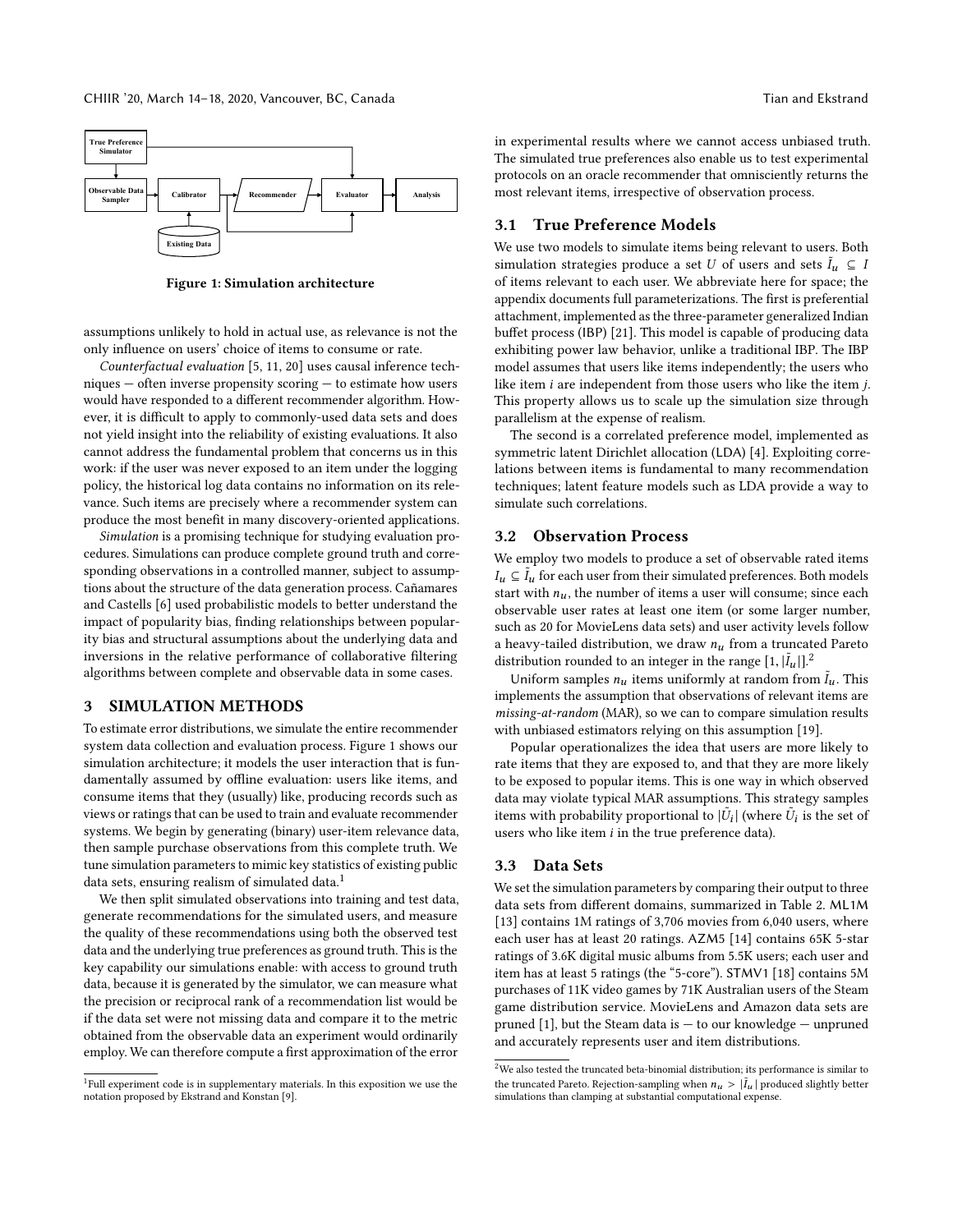<span id="page-2-1"></span>Estimating Error and Bias in Offline Evaluation Results CHIIR '20, March 14–18, 2020, Vancouver, BC, Canada

| Data             | Model    | I-I Sim |          | Item Pop |          | U-U Sim |          | User Act |          | Avg. Loss |
|------------------|----------|---------|----------|----------|----------|---------|----------|----------|----------|-----------|
| ML1M             | IBP-Unif | 0.170   | 8400.00% | 0.973    | 112.45%  | 0.227   | 3683.33% | 0.373    | 42.37%   | 3059.54%  |
|                  | IBP-Pop  | 0.200   | 9900.00% | 1.793    | 291.48%  | 0.170   | 2733.33% | 0.388    | 48.09%   | 3243.23%  |
|                  | LDA-Unif | 0.137   | 6750.00% | 0.737    | 60.92%   | 0.082   | 1266.67% | 0.669    | 155.34%  | 2058.23%  |
|                  | LDA-Pop  | 0.050   | 2400.00% | 2.063    | 350.44%  | 0.291   | 4750.00% | 1.084    | 313.74%  | 1953.54%  |
| AZM <sub>5</sub> | IBP-Unif | 0.024   | 500.00%  | 4.639    | 1007.16% | 0.020   | 1900.00% | 0.100    | 203.03%  | 902.55%   |
|                  | IBP-Pop  | 0.016   | 300.00%  | 4.170    | 895.23%  | 0.020   | 1900.00% | 0.144    | 336.36%  | 857.90%   |
|                  | LDA-Unif | 0.015   | 275.00%  | 1.029    | 145.58%  | 0.002   | 100.00%  | 0.114    | 245.45%  | 191.51%   |
|                  | LDA-Pop  | 0.035   | 775.00%  | 0.485    | 15.75%   | 0.008   | 700.00%  | 0.045    | 36.36%   | 381.78%   |
| STMV1            | IBP-Unif | 2.103   | 1402.14% | 1.299    | 248.26%  | 1.719   | 2132.47% | 4.503    | 1175.64% | 1239.63%  |
|                  | IBP-Pop  | 0.366   | 161.43%  | 2.458    | 558.98%  | 0.770   | 900.00%  | 2.486    | 604.25%  | 556.16%   |
|                  | LDA-Unif | 4.883   | 3387.86% | 2.636    | 606.70%  | 6.052   | 7759.74% | 3.100    | 778.19%  | 3133.12%  |
|                  | LDA-Pop  | 4.876   | 3382.86% | 2.431    | 551.74%  | 6.041   | 7745.45% | 3.251    | 820.96%  | 3125.25%  |

Table 1: Simulation calibration performance, as  $D_{\text{KL}}(\text{obs}||\text{sim})$  for each statistic, and relative loss.

Table 2: Data set summary statistics.

<span id="page-2-0"></span>

| <b>Datasets</b>  | <b>Users</b> | Items  | Pairs     | Density |
|------------------|--------------|--------|-----------|---------|
| ML1M             | 6.040        | 3.706  | 1.000.209 | 4.47%   |
| AZM <sub>5</sub> | 5.541        | 3.568  | 64.706    | 0.33%   |
| STMV1            | 70.912       | 10.978 | 5.094.082 | 0.65%   |

# 3.4 Calibrating Simulations

We compare synthetic data from our simulator to our reference data sets using the K-L divergence [\[16\]](#page-4-18) between synthetic and observed distributions of four key properties: item popularity, user activity, item-item correlation, and user-user correlation.

We compute item popularity and user activity distributions by counting the frequency of each popularity or activity level (profile size) in the observed data set. We compute item (and user) correlation distributions by sampling 1M unique item (user) pairs, with at least 5 ratings each, from the observed data and computing the cosine similarity between their <sup>0</sup>, <sup>1</sup> rating vectors. The 5-rating limit is to reduce the impact of uncorrelated pairs; when we did not do this, K-L divergence was dominated by the zeroes and did not meaningfully compare the distribution of nonzero correlations.

We used Gaussian process minimziation as implemented by scikit-optimize [\[15\]](#page-4-19) to find model parameters that minimize the K-L divergence for a particular distribution and target data set. We optimized parameters for all four models (each combination of preference and observation model) using each distributions on each of the data sets, yielding a total of 48 tuned models.

We then retuned our models to simultaneously optimize all 4 distributions for a data set by minimizing the average relative loss across the four distributions. We define relative loss for a distribution by comparing the K-L divergence on that distribution to the best K-L divergence achieved on that data set with the singleobjective optimizations in the previous step. We computed mean relative loss across the four distributions to create a single integrated metric, weighting loss across all properties equally.

### 3.5 Evaluation Experiments

To simulate recommender evaluation, we held out 20% of each user's observed items as testing data, generated 50-item recommendation lists, and computed commonly-used recommendation accuracy metrics using LensKit [\[8\]](#page-4-20). We computed each metric two ways: once with the held-out observable test data as ground truth, and again with the simulated true preference data. We repeated each experiment, including data generation, 100 times.

The Oracle recommender uses relevant item sets to generate perfect recommendations. Popular recommends the most popular items using popularity statistics from the observable training data. Random recommends random unpurchased items for each user.

# 4 RESULTS

This section presents the results of running our simulations.

# 4.1 Calibration Results

Table [1](#page-2-1) shows the performance of tuned models with respect to each reference data set, averaged over 20 runs. We show K-L divergence and relative loss for each characteristic distribution; models with the best average loss for that data set are in bold.

LDA-based models fit better for ML1M and AMZM5, while the IBP-Pop fit best STMV1. The high average loss on ML1M is because single-statistic optimizations were able to obtain extremely low divergence on similarity distributions (the optimal item-item K-L divergence on ML1M was 0.002), but required significant tradeoffs on similarity distributions in order to match popularity and activity level distributions. Since the ML1M and AMZ5 are pruned, it is possible that item correlations are more important for simulating such data sets than they are for natural data sets.

### 4.2 Simulation Results

Our evaluation simulations address RQ2 and RQ3. We report the error of each metric, defined as  $M^{obs} - M^{truth}$  where  $M^{obs}$  is the metric value using observable test data as ground truth and  $M^{\rm truth}$ is the value over true preference data. Figure [2](#page-3-0) shows these errors.

With the uniform observation sampler, recall has no bias (error is symmetrically distributed about 0), consistent with its status as an unbiased estimator [\[19\]](#page-4-6). When observations are popularity-biased, however, observed data leads to overestimates of true recall.

Observed data generally underestimates both precision and MRR, often substantially. Since we do not simulate users consuming irrelevant items, the set of relevant items in the true data is a superset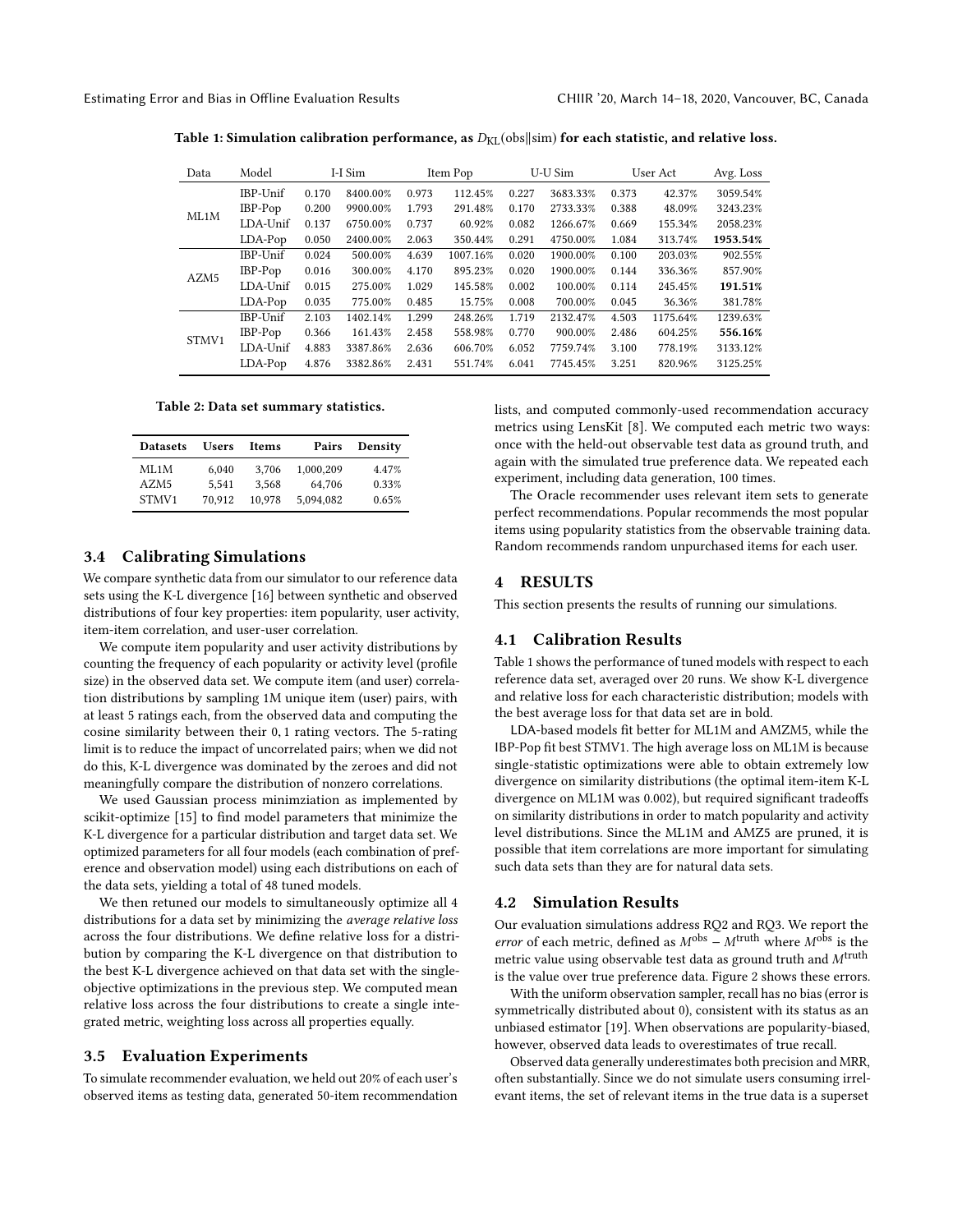<span id="page-3-0"></span>

Figure 2: Error of evaluation metrics ( $M^{obs} - M^{truth}$ ).

of the observed items, increasing opportunity for recommendations to be "correct". For all models, observed data underestimates these metrics more for the Oracle recommender than for Popular; this calls into question an experiment's ability to assess the performance of algorithms relative to each other, particularly when one performs extremely well. An experiment would correctly conclude that Oracle beats Popular, but would over-estimate the effect size.

nDCG is also biased, but its particular biases vary more between experimental conditions and recommenders. This inconsistency

<span id="page-3-1"></span>Table 3: Percentage of runs where Oracle beats Popular.

| Data  | Pref       | Obs  | P@50     | Recall   | MRR      | <b>NDCG</b> |
|-------|------------|------|----------|----------|----------|-------------|
|       | <b>IBP</b> | Unif | 87       | 58       | 47       | 65          |
| ML1M  |            | Pop  | $\theta$ | $\theta$ | $\theta$ | $\theta$    |
|       | LDA        | Unif | 100      | 100      | 100      | 100         |
|       |            | Pop  | 100      | 100      | 89       | 100         |
|       | <b>IBP</b> | Unif | 100      | 100      | 100      | 100         |
| AZM5  |            | Pop  | 100      | 100      | 99       | 100         |
|       | LDA        | Unif | 100      | 100      | 100      | 100         |
|       |            | Pop  | 100      | 100      | 100      | 100         |
|       | <b>IBP</b> | Unif | 100      | 100      | 86       | 100         |
| STMV1 |            | Pop  | 100      | 5        | $\Omega$ | 85          |
|       | LDA        | Unif | 100      | 100      | 100      | 100         |
|       |            | Pop  | 100      | 100      | 100      | 100         |

suggests it would be more difficult to correct for missing data errors in evaluations using nDCG.

# 4.3 Algorithm Ranking

To address RQ4, we looked at the prevalence of rank inversions: how often would an experiment erroneously conclude that the Popular recommender is more effective than Oracle? Table [3](#page-3-1) shows these results. While the outcomes were usually correct, in several cases they were reliably wrong. Because this happened under IBP with Popular observations, it may be due to popularity bias severely fooling the evaluator on the observable data. LDA did not produce this effect, indicating that extent of this error is sensitive to assumptions.

However, the most realistic scenario we examined — the bestperforming model on the unpruned Steam data set — reliably failed to select the oracle model over the popular one.

#### 5 CONCLUSIONS AND FUTURE WORK

We have simulated user preference for items and resulting consumption observations in order to estimate error and bias in the results of offline evaluations of recommender systems. To maximize realism, we calibrated our simulation models to match distributions of key characteristics of public existing data sets.

With the exception of recall in the cases where it is already known to be an unbiased estimator, we find substantial error usually underestimation  $-$  in evaluation metrics (RQ2, RQ3). Most concerningly, we find that the degree of error varies between algorithms in the same data and experimental condition, undermining estimates of relative differences in algorithm performance using offline evaluation protocols. Evaluations are also sometimes fooled into misranking algorithms. This effect is sensitive to assumptions, but in what we judge to be the most realistic scenario in our study, the evaluation is unable to reliably favor an oracle recommender over a popular-item recommender on multiple metrics (RQ4).

Simulation is a promising tool for understanding recommender evaluations and characterizing their failure modes. The simulations we present here are simple. They do not account for rating values or relative preference and do not reflect users consuming the occasional item they do not like. In future work we hope to extend this study to capture a wider array of user and algorithm behavior.